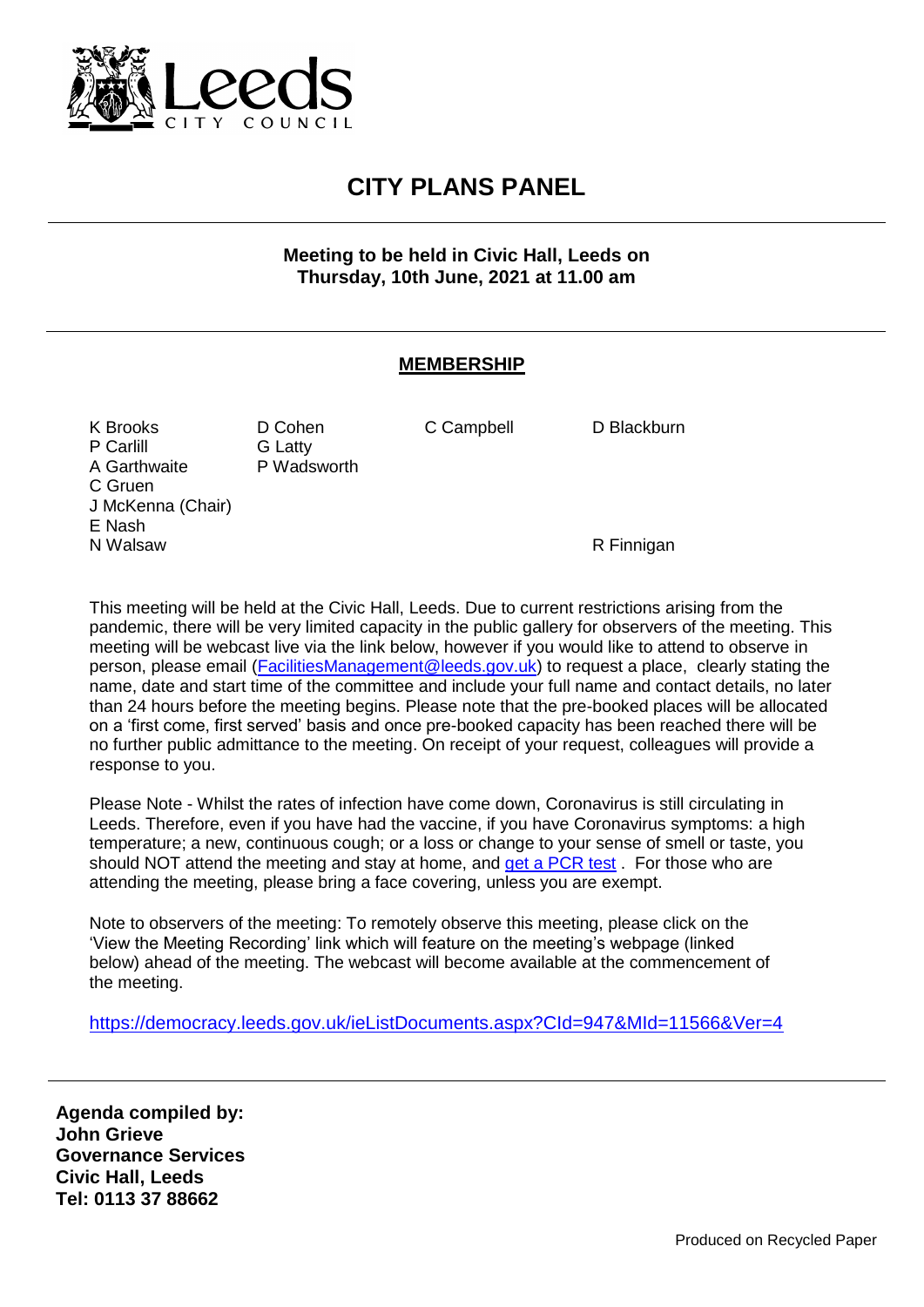## **A G E N D A**

| <b>Item</b><br><b>No</b> | <b>Ward</b> | <b>Item Not</b><br>Open |                                                                                                                                                                                                                                                                                                                                                                                                                                                                 | Page<br><b>No</b> |
|--------------------------|-------------|-------------------------|-----------------------------------------------------------------------------------------------------------------------------------------------------------------------------------------------------------------------------------------------------------------------------------------------------------------------------------------------------------------------------------------------------------------------------------------------------------------|-------------------|
| 1                        |             |                         | <b>APPEALS AGAINST REFUSAL OF INSPECTION</b><br>OF DOCUMENTS                                                                                                                                                                                                                                                                                                                                                                                                    |                   |
|                          |             |                         | To consider any appeals in accordance with<br>Procedure Rule 15.2 of the Access to Information<br>Rules (in the event of an Appeal the press and<br>public will be excluded)                                                                                                                                                                                                                                                                                    |                   |
|                          |             |                         | (*In accordance with Procedure Rule 15.2, written<br>notice of an appeal must be received by the Head<br>of Governance Services at least 24 hours before<br>the meeting)                                                                                                                                                                                                                                                                                        |                   |
| 2                        |             |                         | <b>EXEMPT INFORMATION - POSSIBLE</b><br><b>EXCLUSION OF PRESS AND PUBLIC</b>                                                                                                                                                                                                                                                                                                                                                                                    |                   |
|                          |             |                         | 1<br>To highlight reports or appendices which<br>officers have identified as containing exempt<br>information, and where officers consider that<br>the public interest in maintaining the<br>exemption outweighs the public interest in<br>disclosing the information, for the reasons<br>outlined in the report.                                                                                                                                               |                   |
|                          |             |                         | $\overline{2}$<br>To consider whether or not to accept the<br>officer's recommendation in respect of the<br>above information.                                                                                                                                                                                                                                                                                                                                  |                   |
|                          |             |                         | 3<br>If so, to formally pass the following<br>resolution:-                                                                                                                                                                                                                                                                                                                                                                                                      |                   |
|                          |             |                         | <b>RESOLVED</b> – That the press and public be<br>excluded from the meeting during<br>consideration of the following parts of the<br>agenda designated as containing exempt<br>information on the grounds that it is likely, in<br>view of the nature of the business to be<br>transacted or the nature of the proceedings,<br>that if members of the press and public were<br>present there would be disclosure to them of<br>exempt information, as follows:- |                   |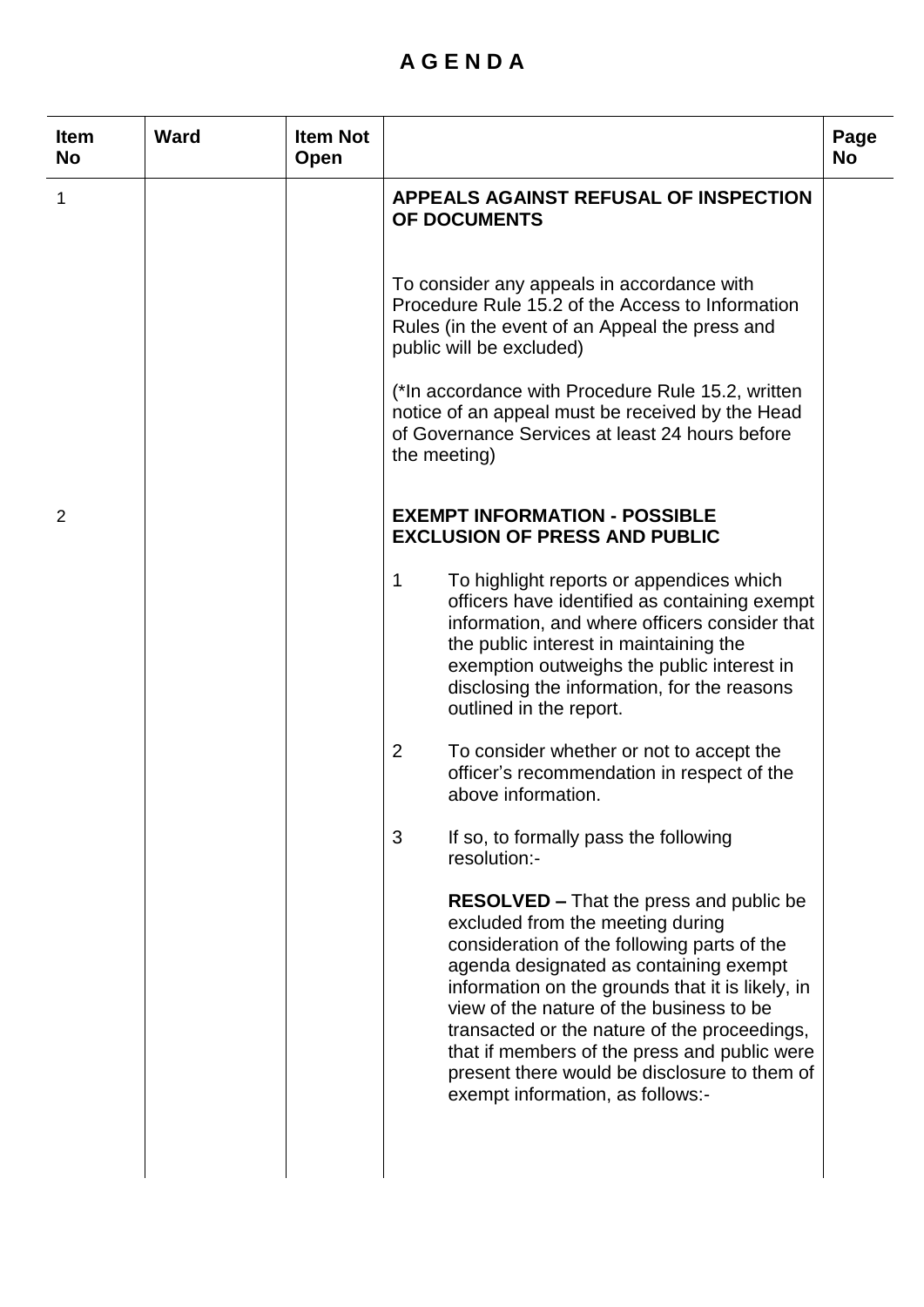| <b>Item</b><br><b>No</b> | <b>Ward</b> | <b>Item Not</b><br>Open |                                                                                                                                                                                             | Page<br>No |
|--------------------------|-------------|-------------------------|---------------------------------------------------------------------------------------------------------------------------------------------------------------------------------------------|------------|
| 3                        |             |                         | <b>LATE ITEMS</b>                                                                                                                                                                           |            |
|                          |             |                         | To identify items which have been admitted to the<br>agenda by the Chair for consideration                                                                                                  |            |
|                          |             |                         | (The special circumstances shall be specified in<br>the minutes)                                                                                                                            |            |
| 4                        |             |                         | <b>DECLARATIONS OF DISCLOSABLE</b><br><b>PECUNIARY INTERESTS</b>                                                                                                                            |            |
|                          |             |                         | To disclose or draw attention to any disclosable<br>pecuniary interests for the purposes of Section 31<br>of the Localism Act 2011 and paragraphs 13-16 of<br>the Members' Code of Conduct. |            |
| 5                        |             |                         | <b>APOLOGIES FOR ABSENCE</b>                                                                                                                                                                |            |
|                          |             |                         | To receive apologies for absence (If any)                                                                                                                                                   |            |
| 6                        |             |                         | <b>MINUTES OF THE PREVIOUS MEETINGS</b>                                                                                                                                                     | $7 - 16$   |
|                          |             |                         | To consider and approve the minutes of the<br>previous meetings held on 19th May 2021.                                                                                                      |            |
|                          |             |                         | (Copies attached)                                                                                                                                                                           |            |
| 7                        |             |                         | <b>MATTERS ARISING FROM THE MINUTES</b>                                                                                                                                                     |            |
|                          |             |                         | To consider any matters arising from the minutes.                                                                                                                                           |            |
|                          |             |                         |                                                                                                                                                                                             |            |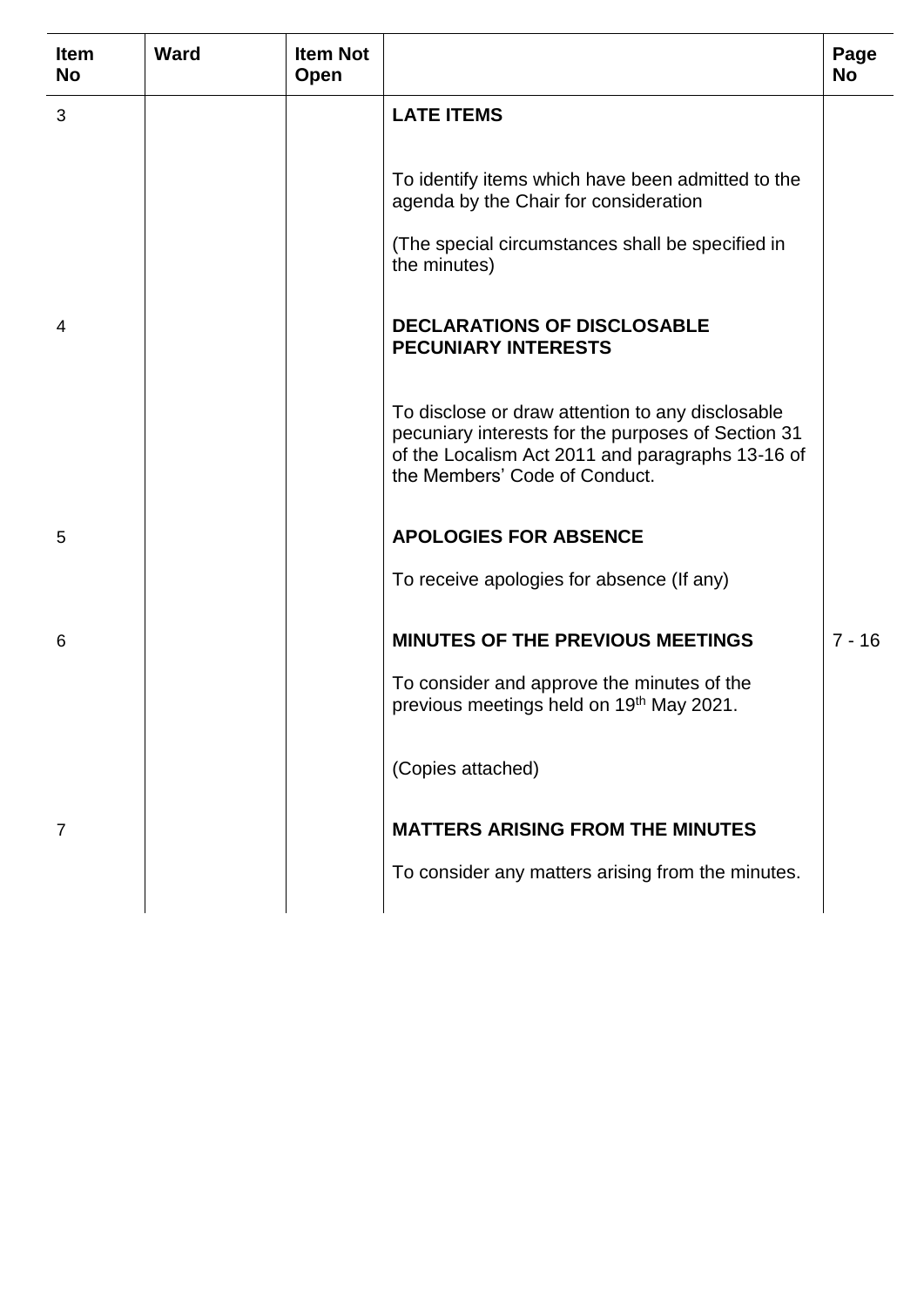| <b>Item</b><br><b>No</b> | <b>Ward</b>                       | <b>Item Not</b><br>Open |                                                                                                                                                                                                                                                                                                                                                                                                                                                                                   | Page<br><b>No</b> |
|--------------------------|-----------------------------------|-------------------------|-----------------------------------------------------------------------------------------------------------------------------------------------------------------------------------------------------------------------------------------------------------------------------------------------------------------------------------------------------------------------------------------------------------------------------------------------------------------------------------|-------------------|
| 8                        | Little London<br>and<br>Woodhouse |                         | <b>APPLICATION NO.20/06989/RM - RESERVED</b><br><b>MATTERS APPLICATION FOR APPEARANCE,</b><br><b>SCALE AND LANDSCAPING FOR PHASE 3</b><br><b>DEVELOPMENT OF BLOCKS B AND C FOR 331</b><br><b>BUILD TO RENT UNITS AND ANCILLARY</b><br><b>ACCOMMODATION TOGETHER WITH CLASS</b><br>A1 AND A3 USE AND THE PROVISION OF<br><b>PUBLIC REALM AREAS WITH THE PHASE 3</b><br>AREA PURSUANT TO OUTLINE PLANNING<br>PERMISSION 14/06534/OT - QUARRY HILL ST<br>PETERS STREET LEEDS LS2 7UP | $17 -$<br>104     |
|                          |                                   |                         | To consider a report by the Chief Planning Officer<br>which sets out details of a Reserved Matters<br>Application for appearance, scale and landscaping<br>for Phase 3 development of Blocks B and C for<br>331 build to rent units and ancillary<br>accommodation together with Class A1 and A3 use<br>and the provision of public realm areas with the<br>Phase 3 area pursuant to Outline Planning<br>Permission 14/06534/OT - Quarry Hill St Peters<br>Street Leeds LS2 7UP.  |                   |
|                          |                                   |                         | (Report attached)                                                                                                                                                                                                                                                                                                                                                                                                                                                                 |                   |
| 9                        |                                   |                         | DATE AND TIME OF NEXT MEETING                                                                                                                                                                                                                                                                                                                                                                                                                                                     |                   |
|                          |                                   |                         | To note that two further meetings of the Panel will<br>be held later today ( $10th$ June 2021), the next<br>meeting taking place on Thursday, 8 <sup>th</sup> July 2021 at<br>1.30pm in the Civic Hall, Leeds.                                                                                                                                                                                                                                                                    |                   |
| 2                        |                                   |                         |                                                                                                                                                                                                                                                                                                                                                                                                                                                                                   |                   |
|                          |                                   |                         |                                                                                                                                                                                                                                                                                                                                                                                                                                                                                   |                   |
| a)<br>b)                 |                                   |                         |                                                                                                                                                                                                                                                                                                                                                                                                                                                                                   |                   |
|                          | <b>Third Party Recording</b>      |                         |                                                                                                                                                                                                                                                                                                                                                                                                                                                                                   |                   |

Recording of this meeting is allowed to enable those not present to see or hear the proceedings either as they take place (or later) and to enable the reporting of those proceedings. A copy of the recording protocol is available from the contacts named on the front of this agenda.